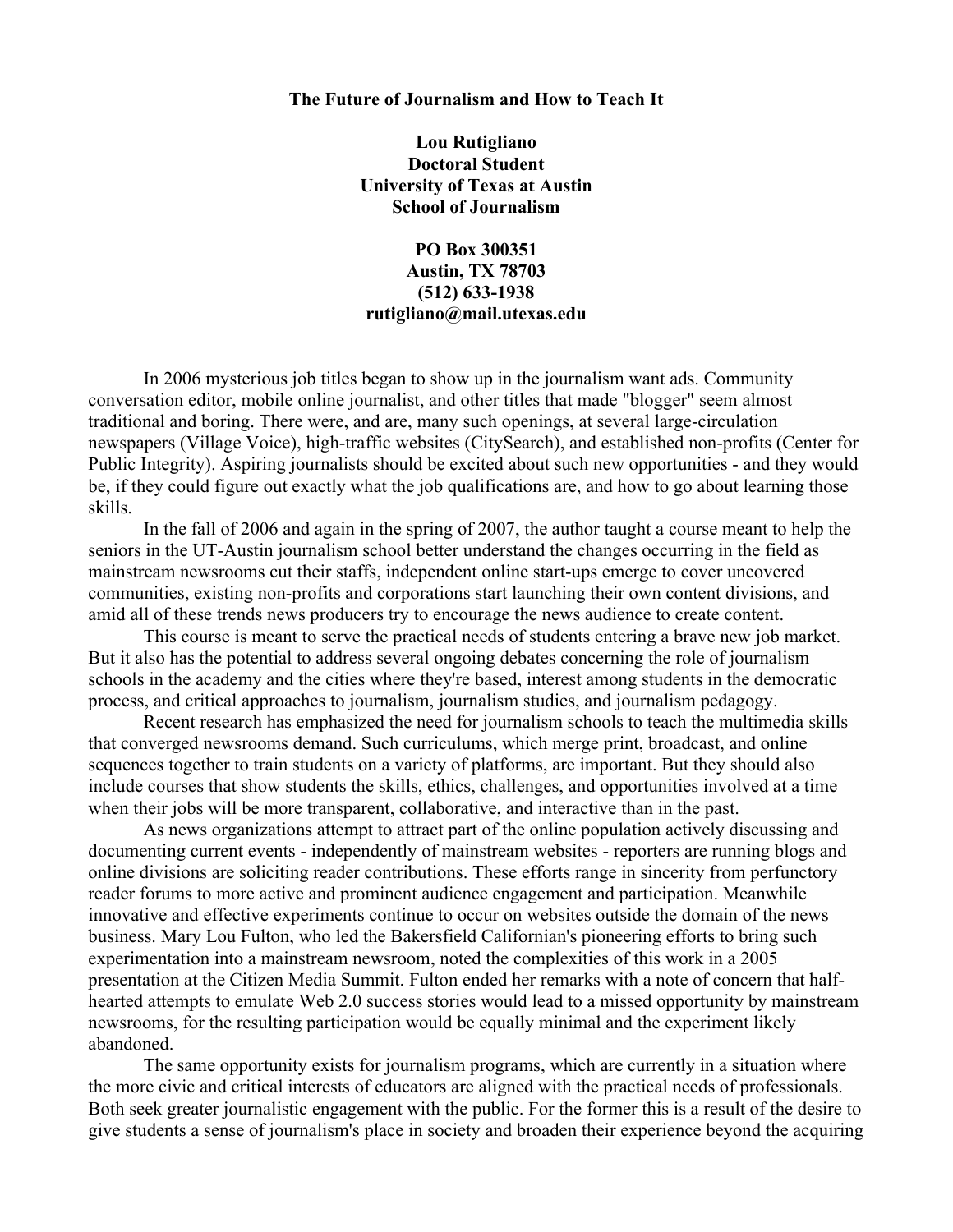of skills. For the latter it is a matter of economic survival.

This paper presents further exploration of these academic and professional needs and a framework for the type of course that could attempt to meet them.

# **Academic and Professional Common Ground**

In recent years, specifically since 2000, in response to the civic journalism movement of the 1990s, broader social trends involving democratic activity (or the lack of it), and a more critical stance towards journalism practice both within and outside the academy, journalism educators have sought new approaches to curricula and pedagogy. This is also compounded by turbulence in the profession: cutbacks at print publications, the end of the Knight-Ridder newspaper chain, the loss of revenue and audience to non-traditional news sources online, and a general decline in popularity and respect for professional journalism and journalists. At the same time that journalism educators and professionals are experiencing such change and soul-searching, there are increasing numbers of students majoring in journalism and media (Reese and Cohen). Furthermore the central role of journalistic skills (writing, reporting, video and audio production, web design) amid the current rise in popularity of usergenerated content and the role of user-generated content in such fields as politics, community activism, government, foreign relations, business, and more only seems to increase the influence of journalism education and the importance of debates over its future form.

One central theme to these debates is the promotion of civic engagement in the classroom. The teaching of public journalism was considered one potential remedy, because of its goal of making citizens and public life more central to journalism (Haas). The idea of involving citizens more directly in the news production process led to several successes but also conflict with professional journalists and their concerns about objectivity and control. Ironically public journalism's concept of the audience's role in journalism was conservative compared to some examples found in 2007, such as front-page (home-page, that is - print publications are relegating citizen content to their online divisions for now) contributions from readers, particularly on-scene photos or videos, and reader blogs that allow for the direct contribution of content from readers that is then published usually unfiltered by the media.

Public journalism, which called for the modification of existing journalistic practice within the confines of the existing media structure, has been criticized from some outside the newsroom as well. Critical media scholars in particular have pointed out the lack of a consideration by public journalism advocates of the pressures of corporate ownership on journalistic practice - particularly how it leads to a lack of marginalized voices (de Wall). This leads to the argument that it is not enough to have students become more aware and involved in civic life and work more closely with the public. Students must also make an effort to include publics that are typically not heard from, primarily along classbased lines (de Wall; Skinner, Gasher, and Compton).

Amid this push for journalism students to work in a more collaborative fashion with the public, and a broad spectrum of the public at that, the shift to online platforms for news and the increasing interactivity and collaboration that those platforms encourage are merging the interests of academics with professionals. In a broader socioeconomic sense, the audience for mass communication publications is splintering because of the Internet and globalization, leading to challenges that are forcing journalists to reexamine their professional ideology and their work routines - such as working in teams and making their beliefs more transparent (Deuze). This teamwork is not limited to professional journalists but also found between professional and amateur journalists in different examples of interactive storytelling (Pryor).

These interests of activist academics and innovative professionals are merging. How to discuss these new ways of doing journalism and then apply these discussions in a way that brings the outside world into the classroom and exposes students to broader social questions is the focus of this paper.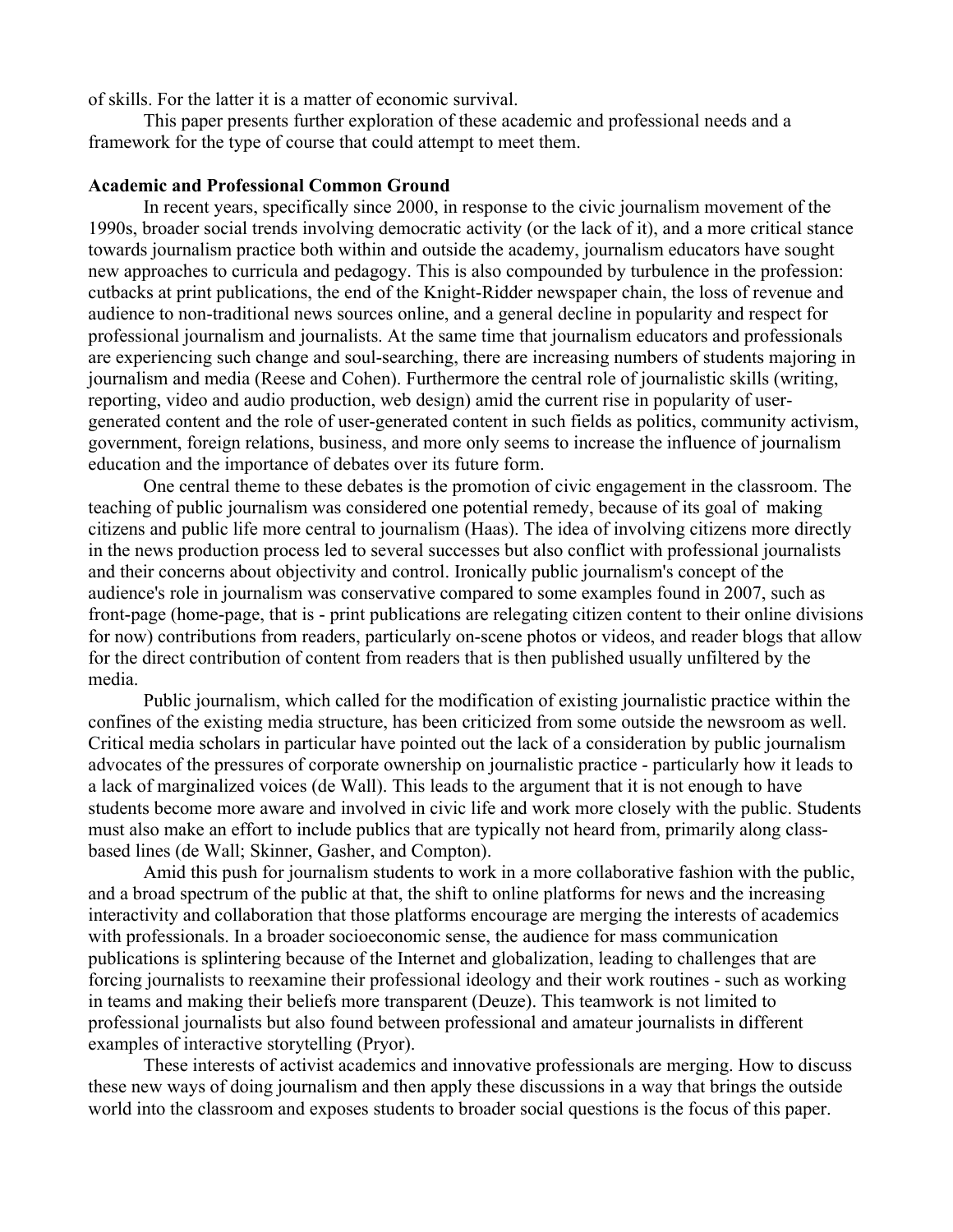## **Research Questions**

The paper attempts to determine how to design a course that would address the goals of journalism educators to increase their students' involvement with public affairs and broader sense of journalism's role within society while also providing newsrooms with students prepared to function in more collaborative and interactive professional/amateur ("pro/am journalism") work routines:

RQ1: Does the next generation of journalists require new forms of knowledge and if so what are they? RQ2: If there are particular skills and knowledge required by pro/am journalism, what are some effective strategies for teaching them?

RQ3: Does the study of pro/am journalism expose students to broader civic issues?

## **Methodology**

This is a participant observation based on experiences teaching a course for upper-division (junior and senior level) journalism students from August to December 2006, as well as the first months teaching the same course in the spring of 2007 (although the second class was not completed by the time of writing). The author also analyzed numerous articles from the mainstream press, trade publications, and websites that focused on citizen journalism issues while compiling the course syllabus and throughout the duration of the course. Course discussions and activities were also evaluated, including term papers, in-class exercises, and semester-length projects, to determine recurring themes, questions, and responses to both. There are some specific comments from students included here as well, but the paper consists more of the author's reflections on the experience, organized in an attempt to define topics worthy of addressing and effective pedagogical strategies for handling these issues.

## **Background/Course Design**

In the fall of 2005 the UT-Austin School of Journalism introduced the course Writing for Online Publication, an elective for undergraduates, meant to cover the various aspects of citizen journalism - particularly how blogging was changing the relationship between the mainstream media, independent journalists, and members of the audiences for both. The course is part of a broader online journalism component of the curriculum, which includes required courses in multimedia production and web design. Although there are some technical skills introduced in the course, the emphasis is on the various intersecting trends behind the rapidly changing journalism industry, such as the spread of mobile technology which allows eyewitnesses to immediately record news as it occurs, the financial dilemmas traditional media faces due to a fragmenting audience, and the media's attempts to capture user-generated activity online through more cooperative and participatory forms of news coverage.

The author taught the course in the fall semester of 2006 and again in the spring semester 2007, and named it "The Future of Journalism". In the fall there were 12 students and in the spring there were eight, and each semester the course met three times per week for an hour per class. Although the department ultimately had to approve the course design, the author had a great deal of freedom to create each syllabus, including any readings, semester projects, in-class activities, and lectures. The courses had several differences from one semester to the next. The following covers each component of the class in greater detail:

# *Course Objectives*

In each semester the objectives were the same:

1. Build awareness and understanding of new forms of journalism online, including citizen journalism (weblogs, podcasts, vlogs, etc.) and participatory journalism (reader forums, reporter blogs, etc.) 2. Develop ability to maintain weblogs through creation and posting of content (print, audio, photo, or video) while maintaining journalistic standards including fairness, accuracy, and research/interviewing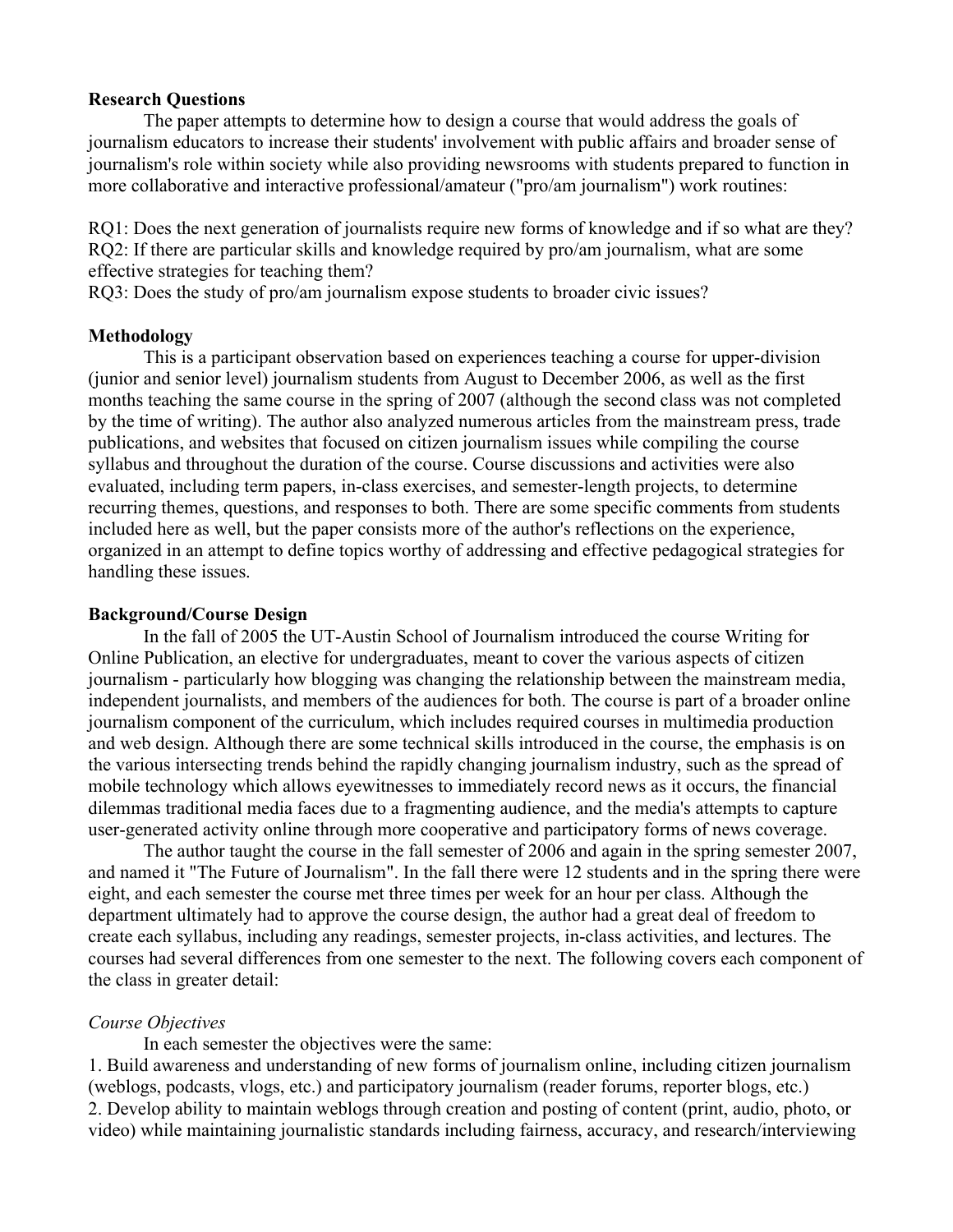### skills.

3. Enable understanding of best practices for generating audience-created content on weblogs. 4. Exercise critical thinking in planning and execution of citizen journalism projects, such as how to build interest in a citizen journalism/participatory journalism project, and what resources will be needed to create successful citizen journalism projects.

## *Topics/Lectures*

There were several broad themes covered in the class that split into natural sections over the 15 week semester. The initial two weeks were devoted to laying out the two sides of the long-running debate that is somewhat artificial and obsolete - bloggers vs. journalists. The class considered the two most common arguments: the traditional media will not survive because of the audience shift to online media, and alternatively, blogs and other forms of online citizen media are a fad with little substance. Alongside various essays from both sides the class looked at evidence supporting both sides - such as announcements of newspaper cutbacks, the reliance of blogs on traditional media reporting, the use of cell phones to document natural disasters, and the increased use of audience content on newspaper websites. In addition to this were discussions of the increase of user-generated content outside of journalism, open source and peer-to-peer models, and the diffusion of cheaper and more powerful technologies. Gradually the course shifted to look at new combinations of professional and amateur journalism - particularly the trends towards hyperlocal and crowdsourced reporting, with the end goal being the realization that aspiring journalists, whether working for the traditional media or outside of it, were faced with an environment where the overlapping relationships between various media producers presented new opportunities that required a combination of old and new journalistic skills.

From that point on the class studied different examples of the most successful attempts at such new journalistic experiments. To "teach blogging" several have said the mindset is as important as the skill set (Curley), so the initial approach to exploring just what that mindset is comprised of included studying students' favorite websites - none of which, in either class, included a mainstream news website other than ESPN - as well as many of the most popular bloggers - which interestingly were mostly unfamiliar to the students. The class analyzed their writing style, production processes - such as how often bloggers posted, how they handled comments and other feedback, and the overall arrangement of their blogs, and their relationship to other bloggers and the mainstream media. For comparison, students then looked at attempts by newspaper websites to incorporate blogs into their product. During this phase of the class students also reviewed other forms of media and assorted tools used to produce blogs, podcasts, vlogs, and such things as Google Map mashups. With the introduction to the mindset and skill set, work began on class projects (see below).

The final section of the class covered different fields citizen media is impacting, to show students how citizen journalism and participatory culture overall reach beyond the news industry, creating demand for those with an understanding of "how to blog" while also changing the context in which the news industry operates. This includes politics at all levels, activism and free speech issues (with an emphasis on dissidents under oppressive governments), non-profits' use of online media for member mobilization and outreach, and changing relationships between businesses and consumers. These topics are presented alongside ethical debates, legal developments (particularly libel lawsuits against bloggers and posters to message boards), regulation of citizen media, battles among corporations and between corporations and the public over content control, surveillance, and a variety of other issues to flesh out the general debates and practices covered in the first two-thirds of the class. In addition a week is spent discussing developments in ubiquitous computing, such as mobile devices, geo-tagging, RFID, location-aware social networking, and other technologies. The goal here is to study the relationship between rising amounts of information, credibility and trust concerns, information filtering demands, and the roles of journalists and journalism in whichever form it takes, with current developments as one point on a potentially upward trajectory of rising information and rising needs for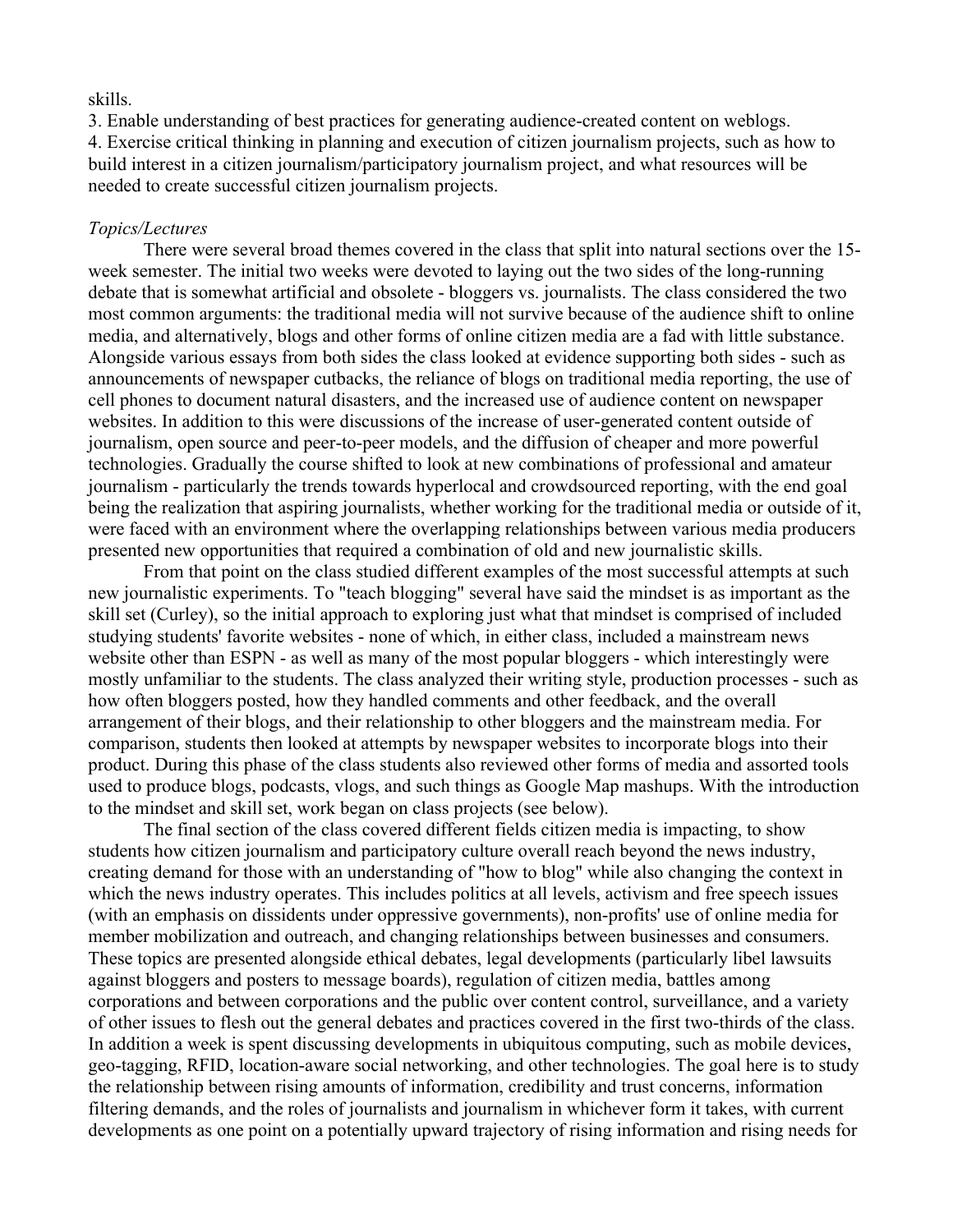## someone to sort through it all.

## *Readings*

The course did not include any required textbooks, but instead used articles gathered from a variety of newspaper articles, media trade publications, and assorted weblogs and websites, posted to a class blog. This was done for several reasons: to provide a wide spectrum of examples and viewpoints on the many issues the class covered; to show students numerous resources available online that would allow them to follow these developments after the semester ended; to encourage discussion and interest by showing students the relevance and topicality of these issues; and to include reader reactions to readings when available as a way to reinforce the interactive and participatory themes of the class. Providing readings that contained such audience feedback often enhanced the main readings and provided indirect examples of the debates the main authors were writing about in the first place. Among these main sources were Online Journalism Review, Editor & Publisher, The New York Times, the Electronic Frontier Foundation, the Pew Center for Excellence in Journalism, the J-Lab and New Voices programs from the Institute for Interactive Journalism, Jeff Jarvis' BuzzMachine, Jay Rosen's PressThink, Cyberjournalist, a variety of industry organizations (i.e. Online News Association), and interviews, transcriptions of speeches, and the actual work of practitioners of the work discussed in these articles (including Rob Curley, Markos Zuniga, Josh Marshall, Adrian Holovaty, and more).

#### *Semester Projects*

The two semesters offered two very different project assignments. In the fall, the 12 students were split into four groups of three, with each developing their own blog. The technical requirements were minimal, since the groups were able to use free blogging services or an existing weblog, allowed to post unedited short videos, and introduced to such free and simplistic services as the Google Map mashup website communitywalk.com. The emphasis was on devising and testing strategies for coverage of a particular community or issue using whichever media the group felt worked best, promoting the site through online and offline marketing, experimenting with various styles of writing and presentation of information, encouraging public participation on their website, and interacting with any audience the group was able to attract. There were minimum requirements for the amount of posting per week, but the assignment was open-ended, to the point that two of the four groups proposed their own initial ideas for the project.

In the spring the entire class worked together on a pre-existing site, a weblog the author launched in 2004 that had grown to close to 300 members, which one of the four groups in the fall had worked on as well. Although there were only a handful of actively contributing members on the site by January 2007, the traffic and extent of posts over three years offered the potential for a wider audience and more interaction between the students and readers. As in the fall, there was less of an emphasis on technical skills and instead a focus on using the blog format - as well as vlogs, mash-ups, and mobile posting - to cover a particular story and attempt to approach it through hyperlocal and crowdsourced methods, as well as the more "mindset"-type requirements included in the fall semester assignment.

## *Course Requirements*

In addition to the projects, students had to complete a midterm paper that reviewed the professional/amateur journalism debates and proposed how their semester project would address the questions being raised by the changes occurring in the industry. Their final papers presented the option to apply what they learned through readings, lectures, discussions, and their work to either creating an online media strategy for a newspaper, a non-profit, or propose their own independent media project for several years into the future. They were also required to post reactions to occasional homework readings posted on the class blog. Along with helping to provoke class discussions, the blog was useful as a way to expose students to each other's writing styles and ideas, and make them more comfortable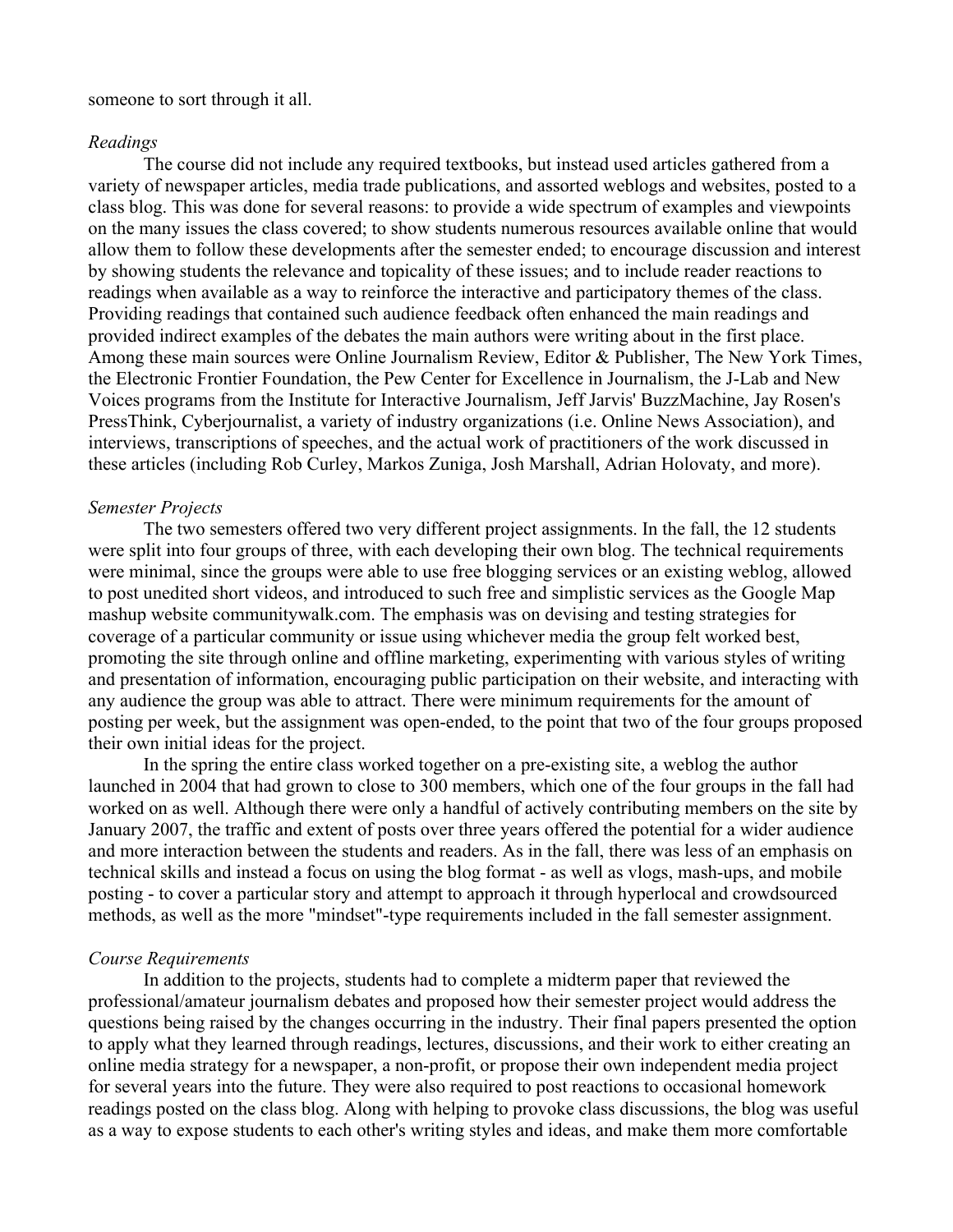writing in shorter and more informal styles. In addition the links to course readings were archived and available for the students to consult for their papers.

# **Results:**

This section will review observations and student comments in response to the main topics described above. At the time of writing the author was at the midpoint of the spring semester class, so the majority of the data comes from the fall semester. The student comments were taken from the class blogs after receiving approval from those students quoted, and the students are quoted anonymously, although students are numbered to show those students who are quoted more than once. Not every student is included in the quotes, but the ones selected reflect general sentiments among the class and are used as representative to avoid repetition.

# *Class Reactions:*

# Bloggers vs. The Mainstream Media

Although this argument has received so much attention in media coverage since the boom in blogging's popularity in roughly 2004, it was fairly new to the students. Many said they were aware of concerns about the news media's economic future and the impact of such websites as Wikipedia, MySpace, Facebook, and YouTube on people's media habits and the mainstream's influence. They noted that in prior journalism classes professors alluded to these trends, but there was little discussion of them because of the emphasis on learning fundamental skills. After reviewing some background materials on the issue (such as Lemann's 2006 New Yorker article on citizen journalism) and news reports of the successes of such websites as Digg juxtaposed with continuing struggles at newspapers (the LA Times was the dominant example in the fall, while the Santa Clara television station's decision to rely strictly on citizen contributions was the most striking example in the spring) class discussion on the blog and in the classroom revolved around a few main points: there are benefits to citizen journalism and benefits to professional journalism, and either/or dichotomies are misguided; professional journalism serves an important role but cannot resist change and must be more flexible in defining what "journalism" is; and hybrid forms that combine attributes of both professional and citizen journalism are the best strategy. Most opinions were moderate and far less dismissive of either professional or citizen journalism than the sources the students read.

Throughout the class conversations there was a notable appreciation for journalism's mission particularly exposing corruption and explaining world events - but disappointment in the way that mission has been pursued. There were several comments made regarding a sense of failure by the media to be a watchdog, several said the mainstream had "sold out", and others were more resigned, noting how difficult it is for an independent voice to retain a critical stance as it tries to attract a wider audience. Despite these concerns, there was a general sense that journalism could find the proper formula for mixing professional and citizen reporting into a format that was interesting and effective, and that professional journalism remained critical because of some challenges citizen journalism faces and some weaknesses of the form.

## *Student Quotes:*

"Journalism with journalists is only one type of journalism. Our profession is anything people want it to curtail, whether it be an album review on allmusic.com or an entry in a forum...(this is) changing the world for the better and is a result of a changing world." (1)

"Citizen journalism will force professional journalists to stay on their toes and take advantage of Internet resources, but I think its 'cheerleaders' exaggerate its integrity and future role in society. (But, really, I think the future of online expression in general will be more affected by government regulation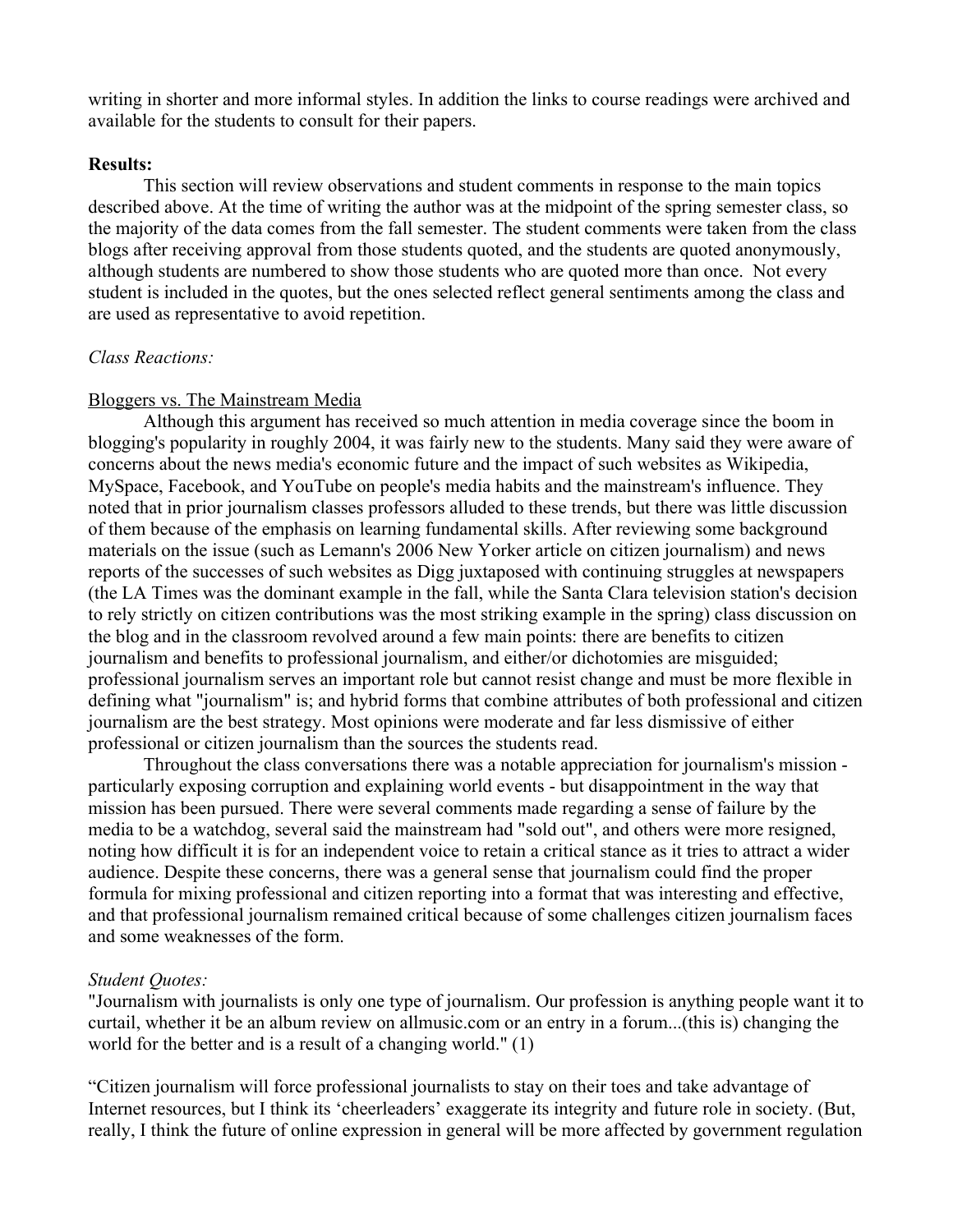and corporate interest than anything!)" (2)

"It would be a waste to limit the use of technology to those who are trained journalists, and leaving out the citizens who have equally important viewpoints, as well as insights into communities that traditional journalists may not have. " (3)

"I think the title 'citizen journalist' is misleading. I think 'activist journalist' would be more appropriate. I doubt there are too many out there who are willing to be serious full-or even part-time journalists without receiving pay for the work that goes into reporting on anything that doesn't inflame or deeply interest them." (4)

"The pressures of capitalism will make a complete transition to citizen journalism impossible. Big media not only has the funds to allow their reporters to travel around the world, and to pay their living expenses while they report, but it also has access to many sources that the average citizen journalist does not have. " (5)

"Considering (a citizen journalism website) also has advertisements somewhat similar to newspapers, what is to stop this new type of journalism from evolving into the old corporate driven journalism we have today? I guess that's the problem with anything that gets too popular. " (6)

"Another issue that bothers me is that people are talking about the way things are changing so fast and the Internet is the new face of the news. That is not true for all 6 and a half billion of us. In many places the internet either does not exist effectively for the average citizen or amounts to a kiosk in the town square." $(7)$ 

"most of the discussion on the topic of political discussion on the Internet that I have heard was positive and optimistic. The Internet is supposed to provide a forum for discussion for those who previously had no voice. Anyone can start a blog and gain readership through quality writing. Or so I thought. I never really considered that there might be an elite group of bloggers that have a monopoly on user traffic. " (5)

# Pro/Am Journalism: Current Mainstream Attempts and other Hybrids

One goal of the course was to move beyond these debates and begin exploring solutions. Students first considered how traditional news organizations were currently experimenting with this mixture of staff and audience content, and then looked at recent models such as OhMyNews. Although the students were critical of most initial attempts by current news organizations more straightforward blogging strategies (i.e. having reporters maintain blogs), the hyperlocal and crowdsourcing initiatives were overwhelmingly popular.

The one nearly unanimous opinion among all students was the lack of engaging blogs on the website of the local newspaper (the Austin-American Statesman). In their reviews, students noted the posting of press releases, the posting of announcements with no context, and the feeling that the blogs were used as another place to post information found in other sections of the paper, or simply added as a formality without appropriate resources or planning. For all of the students this was the first time they had read any of the local newspaper's blogs.

There was far more enthusiasm about newspaper experimentation with citizen journalism in formats other than the now-familiar blog/comment model. The students were most impressed with Rob Curley's success with hyperlocal journalism and the Fort Myers News-Press crowdsourcing investigation. In both cases, blogs are not approached as an end in themselves but as a tool that serves as an interface to databases (with many of the database details entered by the audience) and as a way to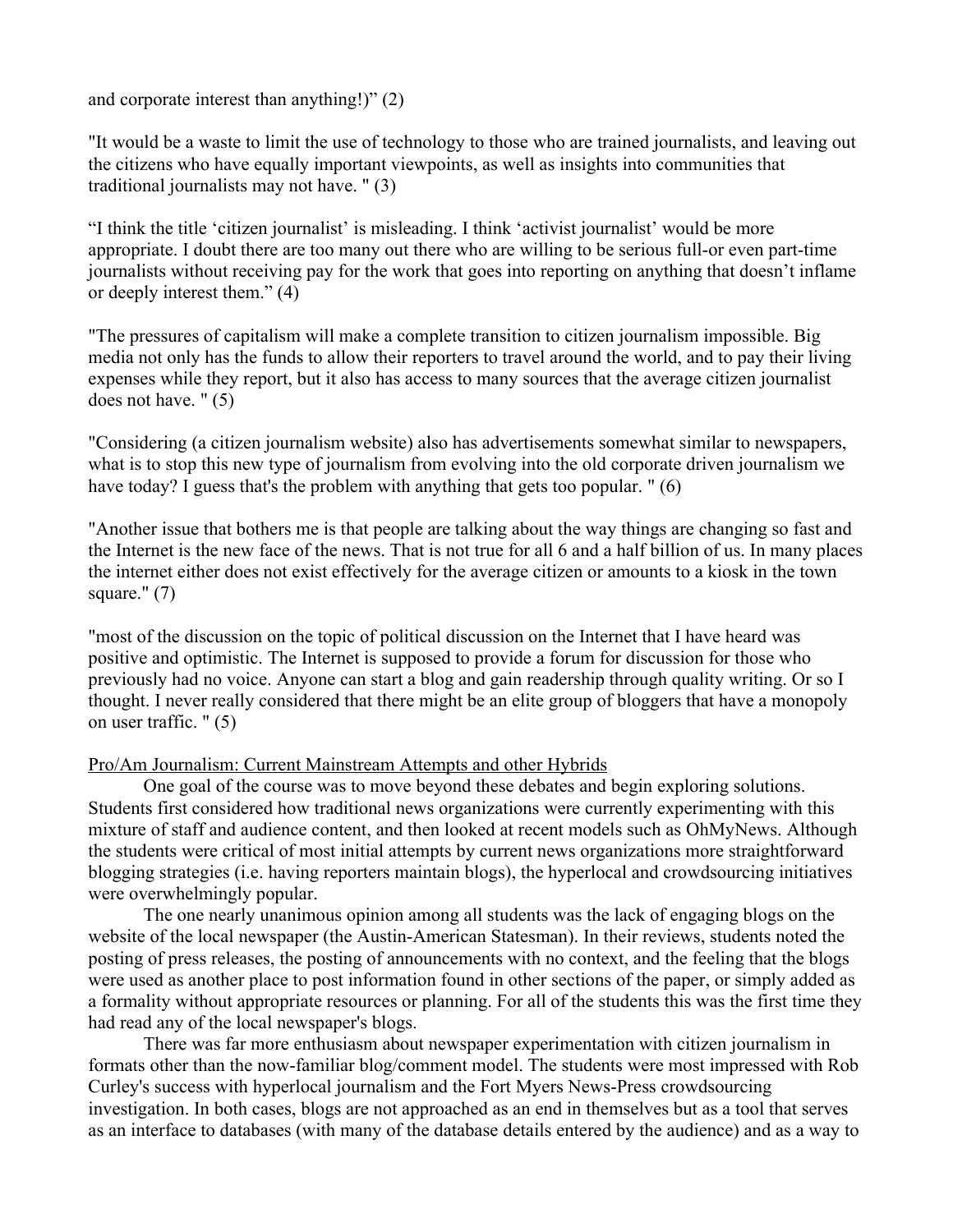manage and organize vast amounts of information, divided among the audience/reporters who can then contribute to the story or investigation. Upon exposure to these experiments students were far more excited about the potential for news organizations to partner with citizen reporters to produce a new form of journalism, rather than attempt to mimic "blogs" (although the crowdsourcing approach was originally undertaken by group blogs and networks of solo blogs that worked on stories collaboratively, outside of the news industry). Students were attracted to the crowdsourcing idea (one student proposing an investigation into alleged illegal car towing near campus with contributors sending cell phone video of where they witnessed tows), but students were also leery of how to launch such an investigation without a large audience. The hyperlocal/crowdsourcing trends not only seemed to provide a productive and interesting new tool for news websites, but also made it seem that news websites might be the ones best suited to the job because of their built-in audiences.

# *Student Quotes:*

"Maybe what Statesman's writers should write about or perhaps be allowed to write about are the things they normally would only talk about once they got home or were out getting a drink with a friend. I would be much more interested in reading about where roadblocks got thrown up and by who while they were trying to write a story or what could not make it into the story because in could not be fact checked on time or at all but was curious and of note. " (7)

"If journalists view what's going on as a battle raging between press and online (which many citizen and professional journalists have done), rather than as an exciting time for the industry, they're going to miss out on a big, important opportunity to take advantage of technology (which is not the enemy)." (2)

"I like how Curley instinctively knows that it's really the little things in our lives that drive us. As much as we may not realize it, our lives are pretty much about things like running errands…I love the idea of taking those daily tasks and things that people do and see every day, and making them easy to reach." $(8)$ 

"The internet now as it stands is so vast and gigantic that finding a resource like the web pages that Curley is creating goes beyond just informing; they have the potential to become tools…If I could create a hyperlocal I would focus on a map-based 3-d software that could provide me with basically all the information I would ever need to do whatever strikes my fancy in my locality. The info would resemble something like citysearch, but completely visual based…that would be fricking awesome." (9)

"I think that Journalism as a profession and a calling has a big opportunity right now being handed to it on a silver platter by citizen journalism...Journalists working for papers spend a lot of time, footwork and fingerwork on (briefs and shorter daily local coverage). If citizen journalists want these stories to cover for themselves then we should let them take control there. They are doing a good job. Journalists working for papers and stations can now use the funding and backing they receive to burrow like thorns further into the sides of city hall, the federal government, police, FBI, CIA, NSA, big corporations, influential lobbyists, major interest groups and anyone else of power or influence. Professional journalism and the 4th estate as a whole can be strengthened by this refocus of time and resources." (6)

# *Project Work*

Although there were several distinct differences between the fall and spring semester projects, which are described, there was some common ground regardless of the general organization of the project. It is also important to consider that the spring semester class had only been working on the semester project for two weeks at the time of writing, and therefore conclusions about the effectiveness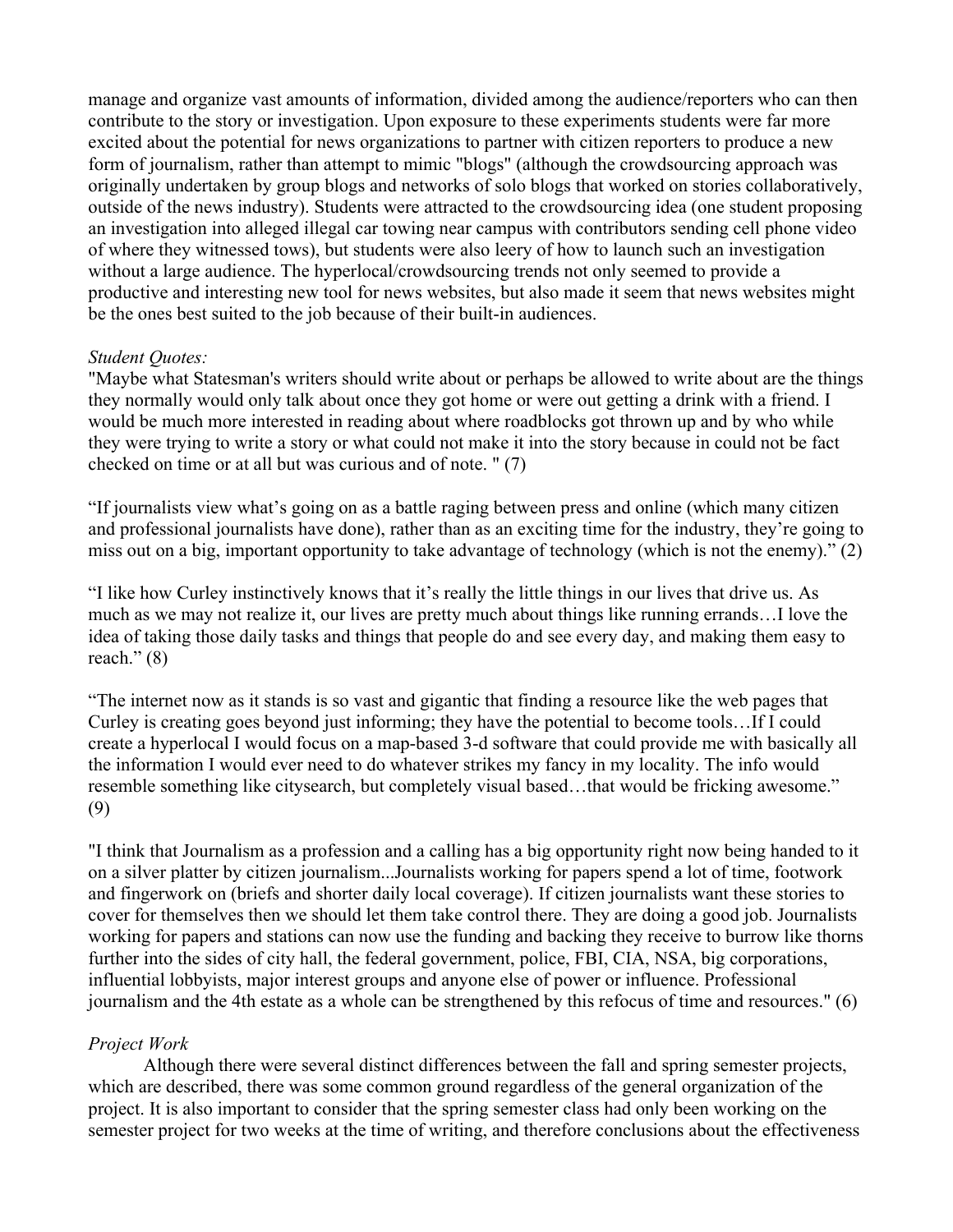of their project work are premature.

In the fall semester, the four projects covered: the apartment complexes the students lived in (eblokparty.blogspot.com/); the UT football tailgating community (longhorntailgate.com); affordable housing in Austin (houseinthecity.blogspot.com/); a pre-existing Austin-based community blog with recommendations on low-cost/high-quality places and events (unknowncity.com). In the spring the entire class worked on UnknownCity, but attempted to expand its coverage from reviews of places and tips on deals to the broader context of Austin's growth and whether the city's success was making it more difficult for the poor to survive.

 There was some excellent work done by the students on their projects, but the details of what students produced on their blogs are not discussed here. Instead the author attempted to draw some general lessons from across the projects to provide some guidance for those trying to decide how to structure similar project assignments.

#### **Challenges**

In both cases, students' main concerns were twofold: what to write, and how to get an audience. The relatively open-ended and experimental nature of the projects, in comparison to more traditional assignments written for class, student publications, or internships, was generally difficult for students to deal with. For some the possibilities were so broadly defined that they didn't know where to begin. This in some ways was intended, to give students a sense of the reality that bloggers and independent journalists face when not assigned stories or institution-driven beats. Instead the groups began with a general area or issue and attempted to find interesting ways to approach it.

As many bloggers who attempt to turn their blog into an online community are quick to discover, building an audience is far more difficult than any technical task. The demands of creating content for the blog, promoting it to the public, and then trying to convince people to contribute with no financial incentive - and especially in the current media environment where many of the most "wired", who would be likely to contribute, already have their own blog, MySpace, Facebook, or participate on someone else's website. Students realized the need to have a niche to distinguish themselves, but this also created the need to find people who fit into that niche rather than just any member of the general public. The obstacles involved in finding and convincing people to contribute to sites - especially when the project duration is barely two months long - makes any audience contribution miraculous. These difficulties did raise interesting questions about just how possible it is for a weblog to develop into an online community in today's highly saturated citizen media environment, and the benefits of having an established brand and audience before embarking on a citizen journalism project.

It can also be difficult to balance the requirements of a journalism course with the experimental nature of the projects and the informal nature of blogging and citizen media in general. In trying to avoid being too stiff and traditional for a blog students could push the boundaries too far and appear to not be doing "journalism" at all, while if students tried to use the blog in a traditional journalistic way, they would be missing the point of the class by creating content similar to the newspaper blogs they admitted had bored them. Finding the balance between these two extremes is tricky, and in some ways is one of the main challenges that journalism faces. In a March 2007 speech at the SXSW Interactive conference, Henry Jenkins discussed the need for politics and journalism to pursue more of a "playful engagement" with the public, so that the critical issues discussed in both arenas can become more accessible. How to do so without straying into the sensational and the trivial and pandering to the lowest common denominator is something that takes much trial and error and patience on behalf of the students and the professor. Many students in the two classes said they weren't interested in "hard news," but it appeared that this was more due to the traditional ways that hard news is covered, because they were excited about and proposed ideas for covering "hard news" topics such as housing, crime, and government - just in unconventional ways.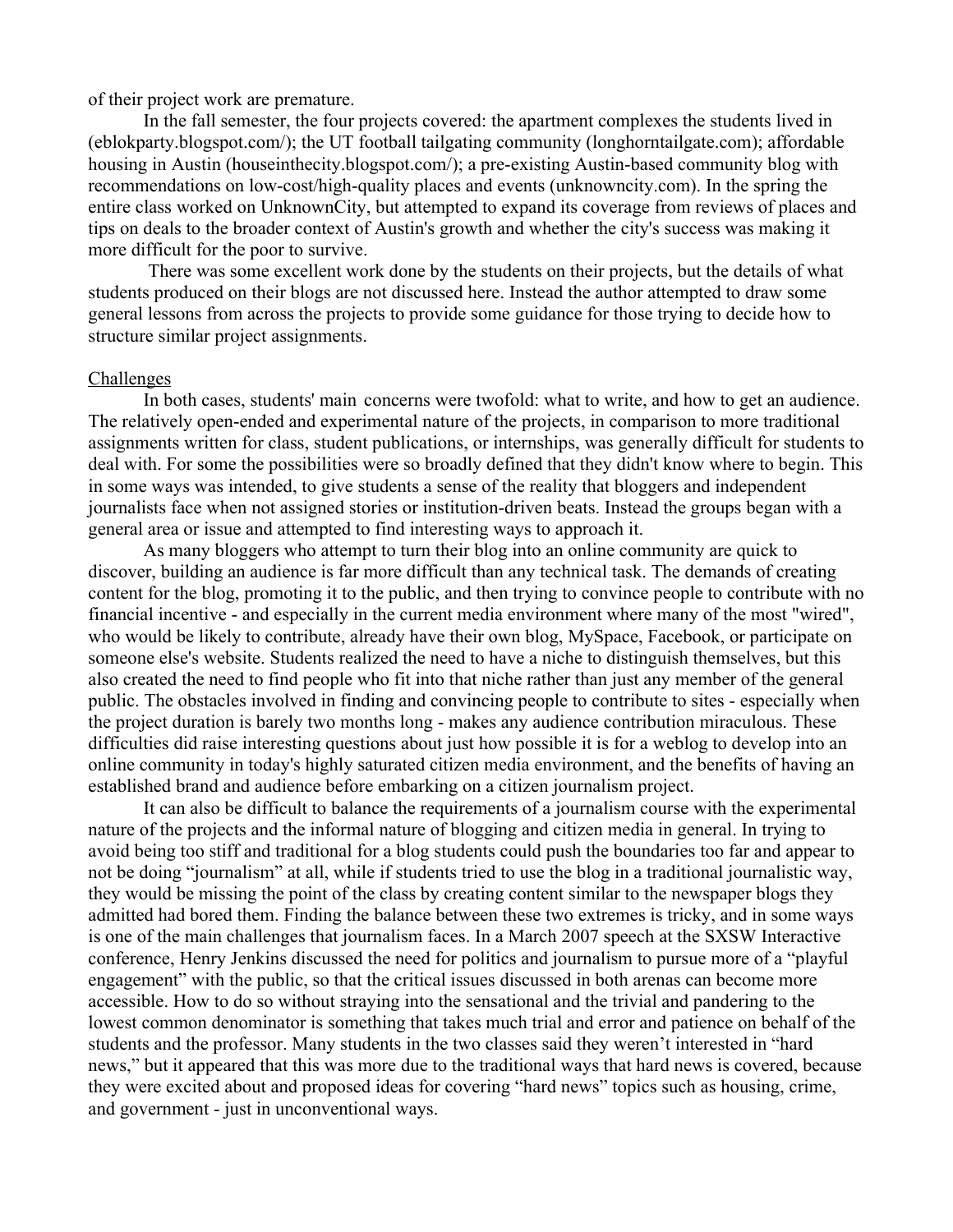#### Benefits/Drawbacks of the Two Project Styles

There is an unavoidable tradeoff presented by the two most likely ways to approach this sort of project. If students work on their own site, they become more comfortable running the site and the mystery of the technology dissipates. Their increased ownership of the site also seems to lead them to have more enthusiasm in regards to promoting and maintaining the site. If the entire class works on an existing site together, there is a higher potential for them to attract and interact with an audience - at a minimum, they can interact with each other by commenting on each others' posts, a practice that can be very effective at creating a sense of activity and showing students how reader feedback can affect a story. It would also be possible for students to comment on another group's blog, but when all the students are pursuing the same topic or covering the same area for the same blog, it seems more likely that students would have more fodder for comments. However, the fact that the site had a "boss" (in this case the author) who could be counted on to handle some technical issues, add members, and deal with other administrative tasks, likely reduced that sense of ownership and somewhat limited the students' exposure to running a site.

There are additional factors to consider. Several students already had experience running their own blog, and almost all students had their own MySpace or Facebook site, which have blogging capabilities and already expose students to the experience of running a site by themselves. Therefore the next level up would be a small group site, which in the case of the fall semester meant three students blogging together on the same site. This raises a few concerns. If students are assigned to create their own sites, does uneven access to financial resources or technical expertise create unfair advantages? The low cost of domain names and web hosting makes such overhead minimal, but students were more likely to opt for the less powerful but free (and simple to set up) versions of software like Blogger or Wordpress, which make it slightly more difficult for the public to add themselves as members. Also with the small groups, the likelihood that one member can affect the overall site output is greater. Lack of participation by some students is an unfortunate reality. When a group divides blogging responsibilities over the course of a week, the lack of effort by a group member can throw off the site's consistency and momentum, making it difficult to build an audience. If the entire class is working on the same blog, this problem is less likely, but a well-thought out posting schedule and precise responsibilities need to be laid out from the beginning. The author found himself rearranging the spring semester assignment several times to adjust to unforeseen issues, such as students waiting until the end of the week to post, leaving the site vacant of new material for the week.

### *Research Questions:*

One clarification is needed before examining the research questions. Since the term "journalists" could encompass many variations - such as a reporter working for a news organization, an independent blogger, the main administrator and contributor to a community-driven website - these questions do not pertain strictly to any particular version of the occupation. It's entirely possible that journalism schools will produce large amounts of graduates who go on to work independently of the mainstream, be in charge of news divisions for various online organizations or companies, or even launch and run their own news operations. Realistically journalism schools should therefore expand their definition of journalists and journalism to include these variations from the norm, and these questions take that as a starting point.

## **RQ1:** *Does the next generation of journalists require new forms of knowledge and if so what are they?*

It became clear over the two semesters that while professional and citizen journalists are presenting stories in new ways, many fundamental reporting skills remain essential to these new journalistic forms. Observers, including the students, often place an emphasis on the variations in the finished product - objectivity vs. subjectivity, formality vs. informality, depth vs. superficiality - and these distinctions in tone and style between traditional journalism and blogs are often valid. But key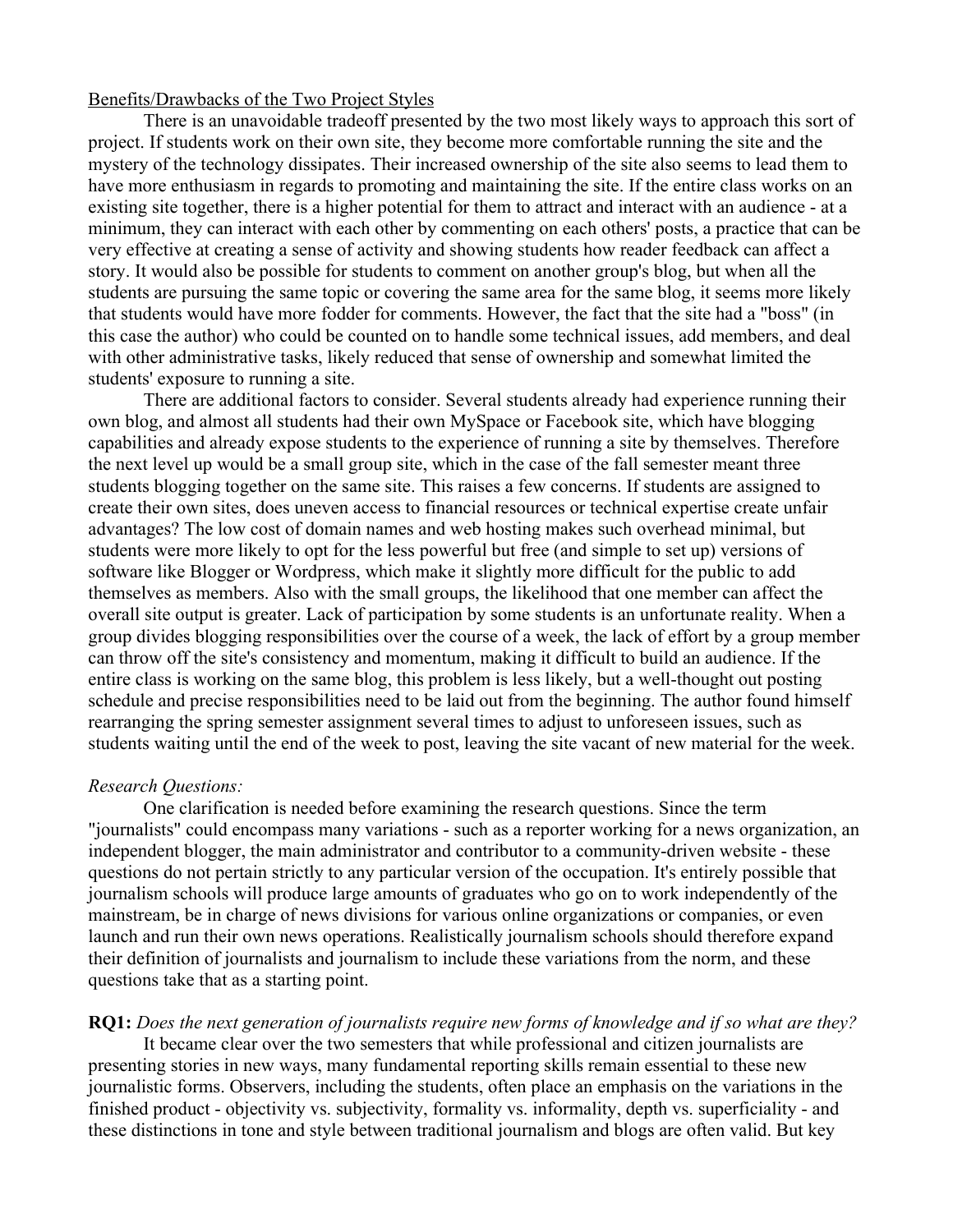skills and traits found among many of the best traditional reporters - developing a network of sources, generating story ideas, having a curiosity and awareness about the people and places where they live, having passion for and belief in the basic value of information, communication, and journalism, having a sense of imagination, humor, outrage, and responsibility - these fundamental characteristics are essential regardless of whether an individual works for a local newspaper or launches their own independent website. Most of the problems students had with the semester projects involved these issues, such as being unsure of what to write about, not completing assignments, and lacking sources and contacts to provide tips for stories.

The transparency created by the intertwined professional-amateur journalism network has arguably placed other traditional journalistic assets, such as accuracy and fairness, under greater scrutiny than in the past. This point arose in classroom and blog discussions, as students noted the ability of a broad audience to fact-check content through user comments and the conversations that can surround content that bloggers link to. One advantage of the semester projects which were based on existing blogs with more audience feedback was that students experienced this firsthand. In the fall as part of a homework assignment, the entire class posted to the same blog over the weekend and were required to comment on each other's posts. After one student claimed in a post that a local boat rental company had unfairly charged him for damages and was not to be trusted, another student raised questions about the incident in their comment, leading the first student to withdraw some of their initial allegations. Examples drawn from the local newspaper's online forums also showed how story subjects would comment on the stories to dispute points made in the article. The lessons were clear - reporting and writing has a greater chance of being publicly challenged than it did in the past.

Therefore take a good blogger and you'll likely have a good reporter. But the opposite is not necessarily true. There are additional demands placed on bloggers that are new to the profession. There are new ethical concerns raised when dealing with sources online, for mainstream or independent online journalists. If citizens collaborate on a crowdsourced investigation, are they also potentially liable for their efforts? What responsibility does a newsroom or a blogger have regarding the security of user data? When users are allowed to post anonymously, website administrators necessarily need to be aware of any ways that users' identity could be accessed - such as when a commenter's email address unknowingly makes their name visible to the public. Also it is necessary for journalists to know if an anonymous online source's data is known by a telecom or other third party. The ethical questions created by the digital divide were also raised in class discussions, particularly how such divides can limit participation by many members of the public, creating a need for a journalist to find ways to gather and include these voices when newsrooms seek the opinion of "the public."

There are two other concerns that are unique and without precedent in journalism. The blogger's typical work schedule, posting throughout the day and interacting with their audience and other bloggers, often leads to a more clear sense of the person behind the writing. For many professional journalists there is a great distance between who they are and what is revealed about them in their writing. Columnists usually are the ones who remove this wall between the personal and the professional, but even they don't face the constant sense of openness that bloggers do. Just as reporters often must reveal themselves to gain the trust of their sources, so must bloggers and reporters interacting with an audience - but in the latter case this occurs in public. Hence the personality of the journalist is moving more to the forefront. Conveniently this sort of pubic display has become far more common and comfortable with students due to the public profiles found on MySpace and Facebook. Secondly, as more journalists decide to launch their own websites, the "do it yourself" approach does not stop at reporting and writing or even the technical aspects of adding other media and features. Running websites also requires having a broad sense of other news organizations covering similar issues and areas, including other bloggers. Where reporters would in the past read other papers or watch television newscasts to make sure they weren't being beat on a story, today's journalists will have a much broader network of competitors and collaborators to monitor. The same need exists for staying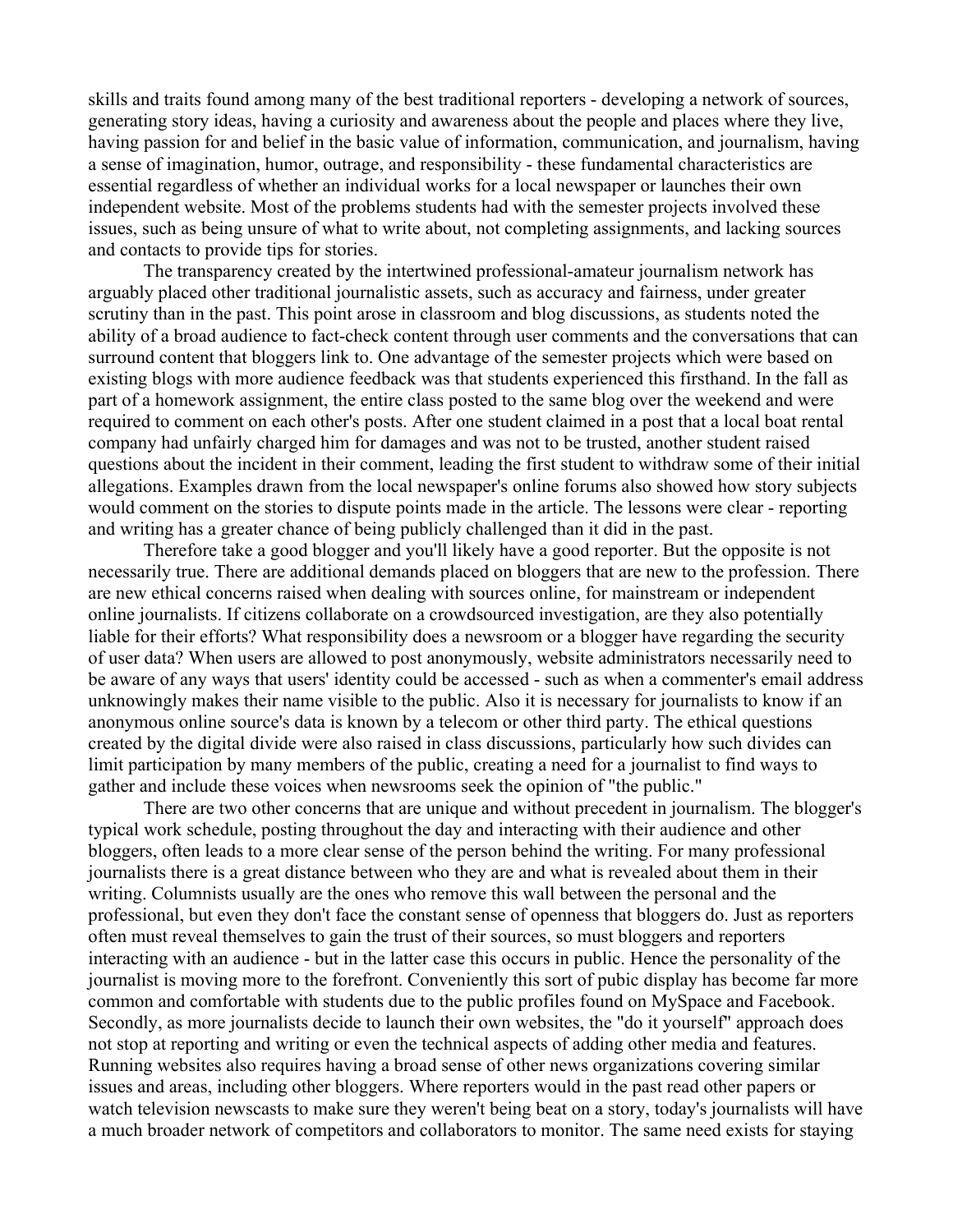abreast of legal developments concerning online libel and the rights of independent journalists to press protections, and a general awareness of industry trends should be nurtured in students to help them navigate an increasingly volatile business. The course's structure and use of a variety of current sources attempts to serve this purpose as well, by showing students where they can find this information, and how to use such tools as RSS readers to monitor news sources.

# **RQ2:** *If there are particular skills and knowledge required by pro/am journalism, what are some effective strategies for teaching them?*

Considering the response to RQ1, and the experiences described above, the two parallel efforts of describing and discussing the current media environment and allowing students to practice participating in that world seemed to provide some guidance and experience for students in dealing with these old and new demands journalists face. For all the students the readings and examples shown in class revealed new ideas and exposed them to a world of debate that dominates the news industry but is unknown to people who will, in some cases in less than a year, be involved in the shaping of the industry either from within it or from outside. Knowing the new terminology and tools, the main industry pioneers, and the most influential and astute observers of these changes is critical. Having some exposure to new technologies to begin imagining the potential of the Internet to tell stories in different ways is important as well.

Teaching "how to blog" - which amounts to the skills discussed for RQ1 plus presenting information in non-traditional ways, developing an active audience, and devising ways to apply that collaborative relationship to uncovering and covering news - takes a combination of explaining such skills in terms of traditional reporting, and introducing some new ideas. For the former, one class exercise was to break down the daily activities of a reporter - from story assignment to final edits on the finished article - and look for areas where the public could participate, such as suggesting stories, helping to review and analyze documents, and raising questions about raw reporting as if they were city desk editors. Another exercise is comparing the traditional inverted pyramid organization of an article to the standard blog post - which at its heart is simply the most interesting aspects of the story, the detail that would be the first thing the writer would tell their co-workers or friends, which the audience would be most likely to respond to and forward to their friends. Students were also told to try telling their story in parts, using a reporter's notebook approach, using the examples of the Times-Picayune's online coverage of Hurricane Katrina and the McClatchy newspapers Baghdad blog. Regarding the role of citizens in reporting, students were told to picture people as fact providers in addition to being storytellers. This was also expressed in terms of traditional sources, where some sources provide quotes and others provide bits of information to help move the reporting along. With this in mind, the provision of text, photos, video, or other contributions by citizens was considered in terms of the occasional compromise between participation and style - students compared raw footage of natural disasters and roadside bombs to edited multimedia packages as a way to show the value of a broad spectrum of contributions. From that point it becomes easier for the students to imagine and brainstorm such applications as an interactive Google Map to discuss, for example, the campus-area streets most prone to car break-ins, or reviews of apartment maintenance issues filtered down to the individual apartments in a complex - two ideas proposed by students.

## **RQ3:** *Does the study of pro/am journalism expose students to broader civic issues?*

Not necessarily - but it does present the opportunity to explore the civic engagement and critical studies issues raised earlier in the paper. In the case of these two classes, the author made an effort in the fall to bring up issues of gender, racial, and class equity in citizen media (by assigning Harp  $\&$ Tremayne 2006; spending time discussing network theory, power law inequalities and the long tail; and spending a class discussing the digital divide and lingering Internet and computer access issues in Austin), and in the spring this element of the course was even more overt. While in the fall one group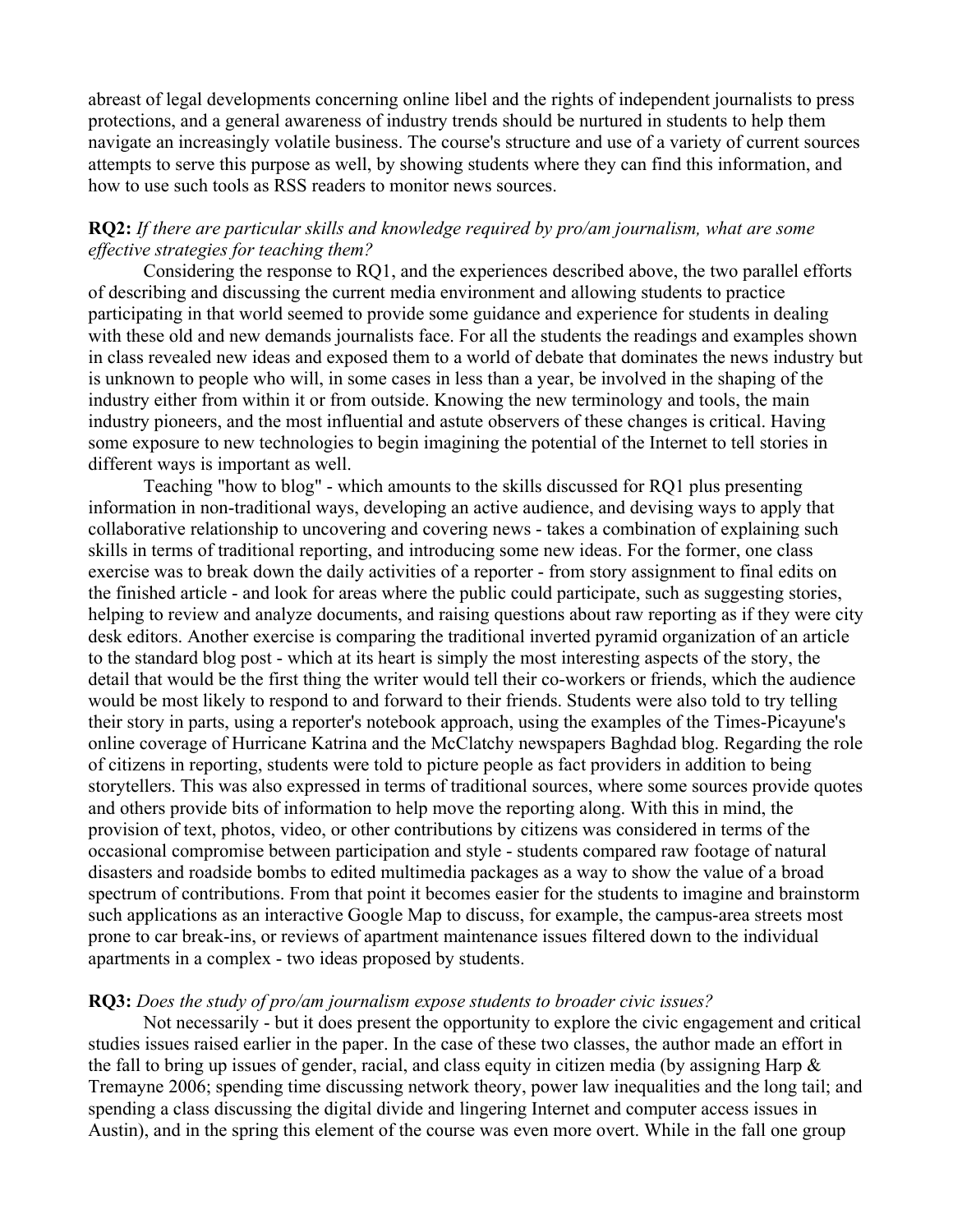project dealt with affordable housing, in the spring the entire class project was an attempt to shift the existing blog from a travel and city entertainment guide with occasional news stories, to a more newscentric blog meant to focus on issues associated with growth in Austin, such as affordability and gentrification. Among the project's requirements was to document a low-income area of Austin relatively uncovered by citizen journalists.

These were direct attempts to deal with these issues, and as with any sort of journalism class they can be incorporated into a "future journalism" class. But there are some more subtle factors that are distinctive to the latter type of class. The need for students to attempt to encourage participation on the sites leads them to think about participation in public life in general. A week of class is devoted to the role of citizen media in the political process and the relationship between political culture and journalism, to discuss the similarities between political apathy, journalism's declining audience, and the similar responses by individuals using the Internet to try opening institutions such as news organizations and political parties to greater public participation. As students consider how to attract an audience, they are led to other local media sources to attempt online outreach, and have to consider the social context of their work to determine who would be likely to participate and the issues that would attract them to the blog project. In the spring more time was spent on the recent newsroom experiments' roots in the civic journalism movement of the 1990s, and the prominent presence in both eras of Jay Rosen, the Knight Foundation, and Jan Schaffer, among others, also presented opportunities for discussion of these issues.

#### **Conclusions:**

It appears that in 2007 the needs of the news industry for innovation and expanded skills from journalism graduates, and the desires of journalism educators for bringing greater theoretical depth and social relevance to journalism schools, seemed to be growing ever closer. Meeting both of these demands requires changes in journalism schools. Testing and refining the ideas experimented with in these two classes should be included in those efforts.

Ironically, by embracing change, confronting the industry's dilemmas, and pushing students to expand their notions of what journalism is, the fundamental skills of journalism and journalism's importance in society can become more apparent to students. The majority of students in these two classes had much to say about journalism's present and future, felt that many of the important questions journalism faces were not considered in other classes, and some left the fall class stating that it was the first journalism class that gave them hope for the future. The author designed both courses to stress that the students' prior journalistic training was not obsolete, that their skills were actually going to be in greater demand because of the growth of non-traditional news organizations, and that their mindset including broad knowledge about social issues and the media and the need for such familiar journalistic job requirements as creating a network of sources - would be as important as the technical skill requirements that will undoubtedly change with each passing year.

The value of such courses should be clear. Therefore this paper ends with a suggestion for how journalism schools could get the most out of these courses - by establishing such courses as requirements, institutionalizing them within departments, and investing more resources in them. There are several reasons why this would increase the impact and effectiveness of these courses. It seems for one that treating the study of citizen journalism as an elective leads to low enrollments and the stigma of lesser relevance. If it is true that these trends are going to affect every journalism student's career prospects and the work they do after graduation, it appears to be the ethical responsibility of journalism schools to expose all their students to these issues, prepare them for the chaotic industry that awaits them, and give them the tools to find work if news organizations continue to shrink. In addition to integrating a course like this into the core curriculum, the department could establish an ongoing website that students would then contribute to for their semester project. Having a department-funded and administered group weblog could help to maintain the momentum of the site from one semester to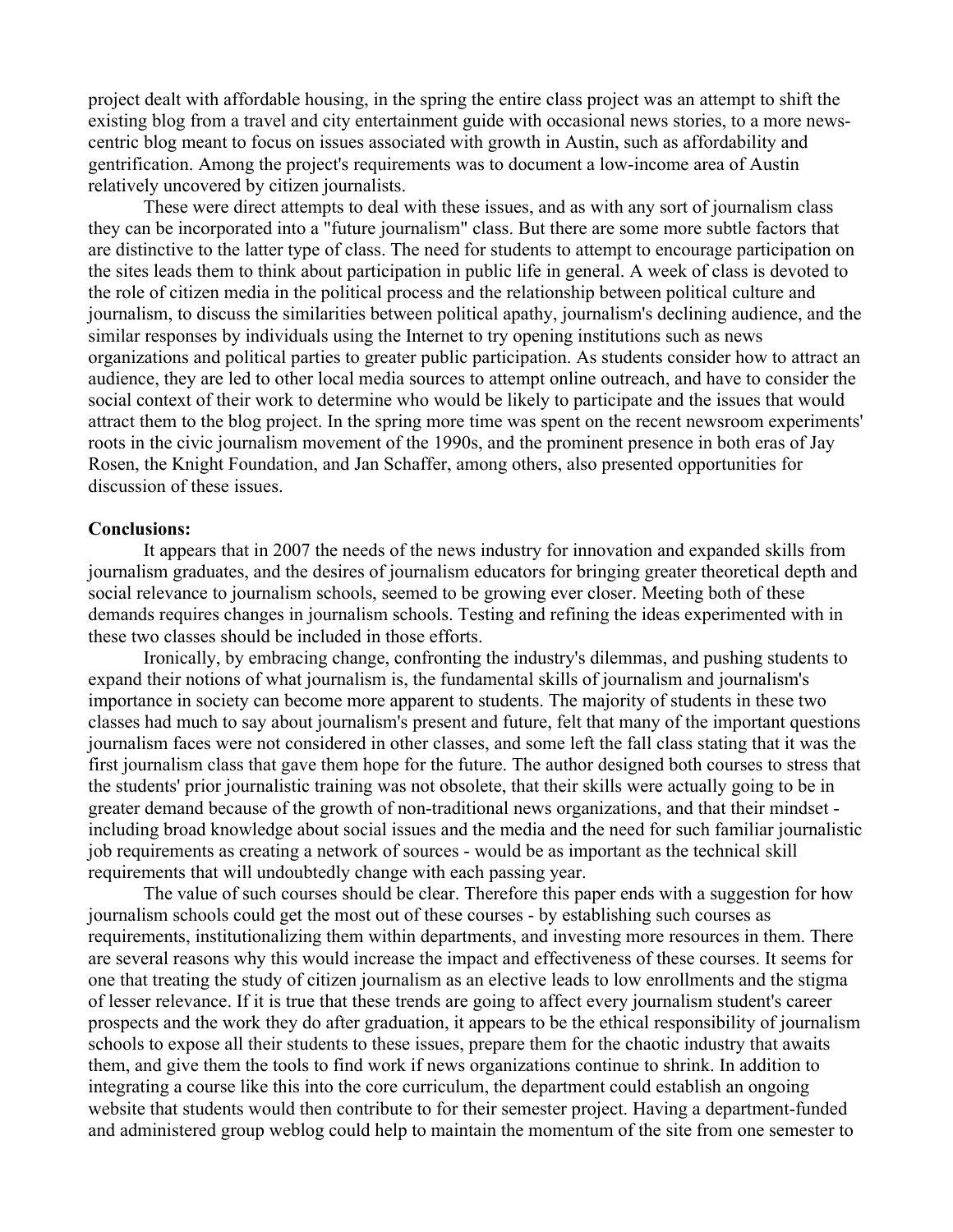the next, so that new students would be able to step in and collaborate with an existing audience, and former students could continue to contribute to the site when they finish the course, in order to keep building experience.

There is no doubt that more research is needed on the design of journalism courses that respond to the realities of media today. These findings are based on limited experience. But journalism scholars and educators need to begin addressing these questions immediately, because a choice still exists between becoming active shapers of the news media of the 21st century, or fading into irrelevance.

**Works Cited:**

Curley, Rob (2007). What sort of things should an aspiring journalist be thinking about?